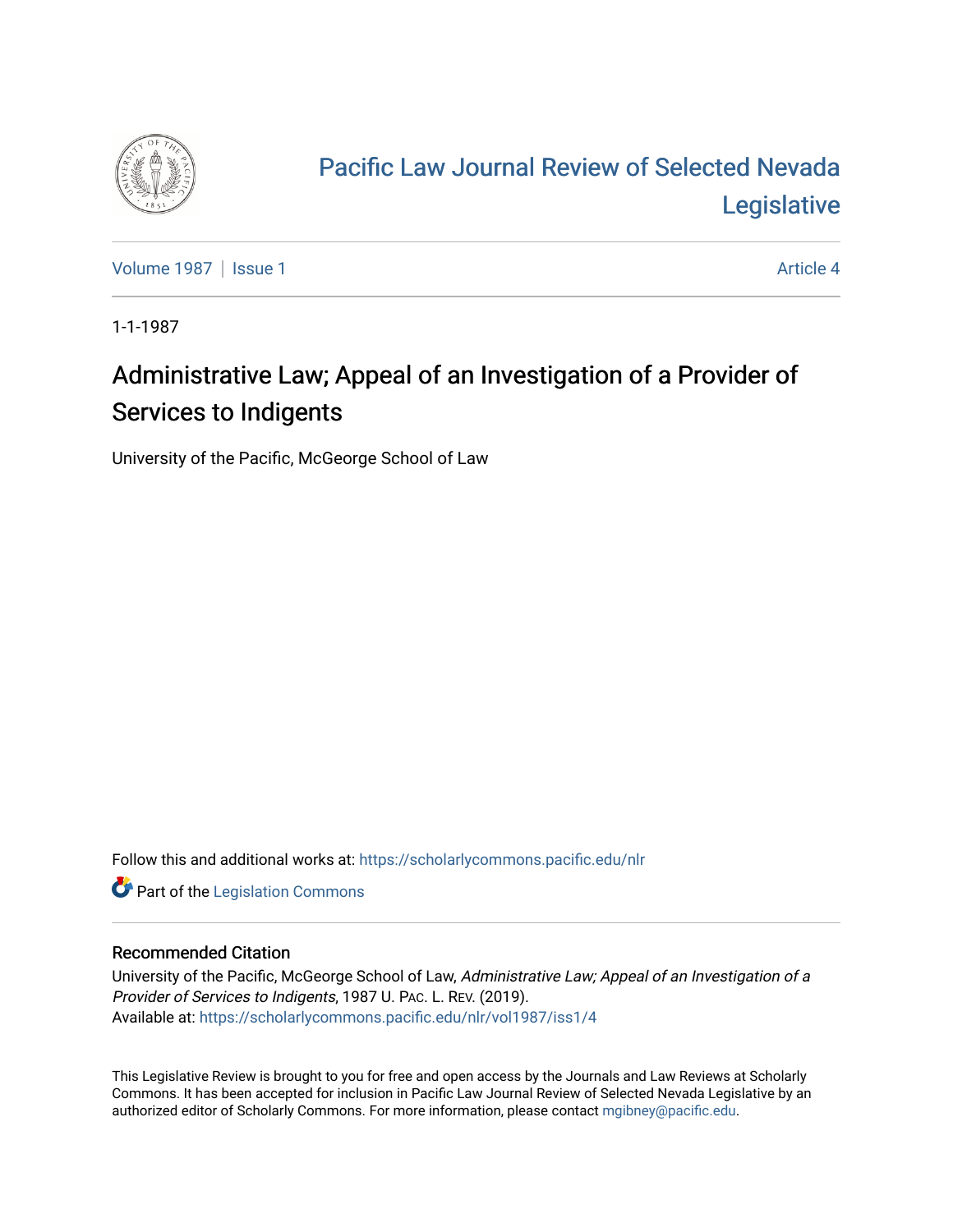### **Administrative Law**

#### **Administrative Law; appeal of an investigation of a provider of services to indigents**

NEV. REV. STAT. §§ 232.\_\_, 422.\_\_(new); § 232.290 (amended). AB 500 (Committee on Judiciary); 1987 STAT. Ch 694 AB 813 (Price); 1987 STAT. Ch 596

Under existing law, the Welfare Division of the Department of Human Resources (Welfare Division) may penalize specific prohibited acts committed by providers of services<sup>1</sup> under the plan for assistance to the medically indigent.<sup>2</sup> With the enactment of Chapter 694, any information obtained by the Welfare Division in an investigation of a provider must remain confidential.<sup>3</sup> Under Chapter 694, a provider may now request a hearing to review decisions of the Welfare Division. 4 The hearing officer's decision is appealable to the district court, but that court's review must be confined to the record.<sup>5</sup> Thus, the court must not substitute a judgment concerning the weight of the evidence for that of the hearing officer. 6 The court may, however, reverse or modify the decision if the appellant's substantive rights have been prejudiced because the administrative findings, inferences,

I. NEv. REv. STAT. § 422.400 I (a provider of services is one who supplies medical care, remedial care, or other services pursuant to a contract under the state plan for assistance to the medically indigent).

<sup>2.</sup> *See id.* §§ 422.400, 422.410 (definitions of unlawful and fraudulent acts and penalties for their violations). *See generally* !985 PAC. L.J. REv. NEv. LEGIS. 151, 156 (expansion of penalties against providers of services). *See id.* § 422.234 (state plan for assistance to the medically indigent). *See also id.* §§ 428.010, .030 (eligibilty standards for medically indigent).

<sup>3. 1987</sup> Nev. Stat. ch. 694, sec. 2, at \_\_ (enacting NEv. REv. STAT. § 422..........). Nevada has always protected the confidentiality of recipients of public assistance. *See generally* OP. ATT'Y GEN. 181 (12-8-44) (records of persons applying for state assistance must be kept confidential).

<sup>4. 1987</sup> Nev. Stat. ch. 694, sec. 3, at \_\_ (enacting NEV. REV. STAT. § 422..........). A Welfare Division agent or employee who investigated or made the decision being appealed from may not participate in the hearing or the decision making process. */d.* Information presented as evidence at a hearing to review an action by the Welfare Division is not confidential except for the identification of any recipient of the assistance. *Id.* sec. 2, at \_\_\_ (enacting NEV. REv. STAT. 422.\_).

*<sup>5. !</sup>d.* sec. 3, at \_ (enacting NEv. REv. STAT. § 422.\_). 6. /d.